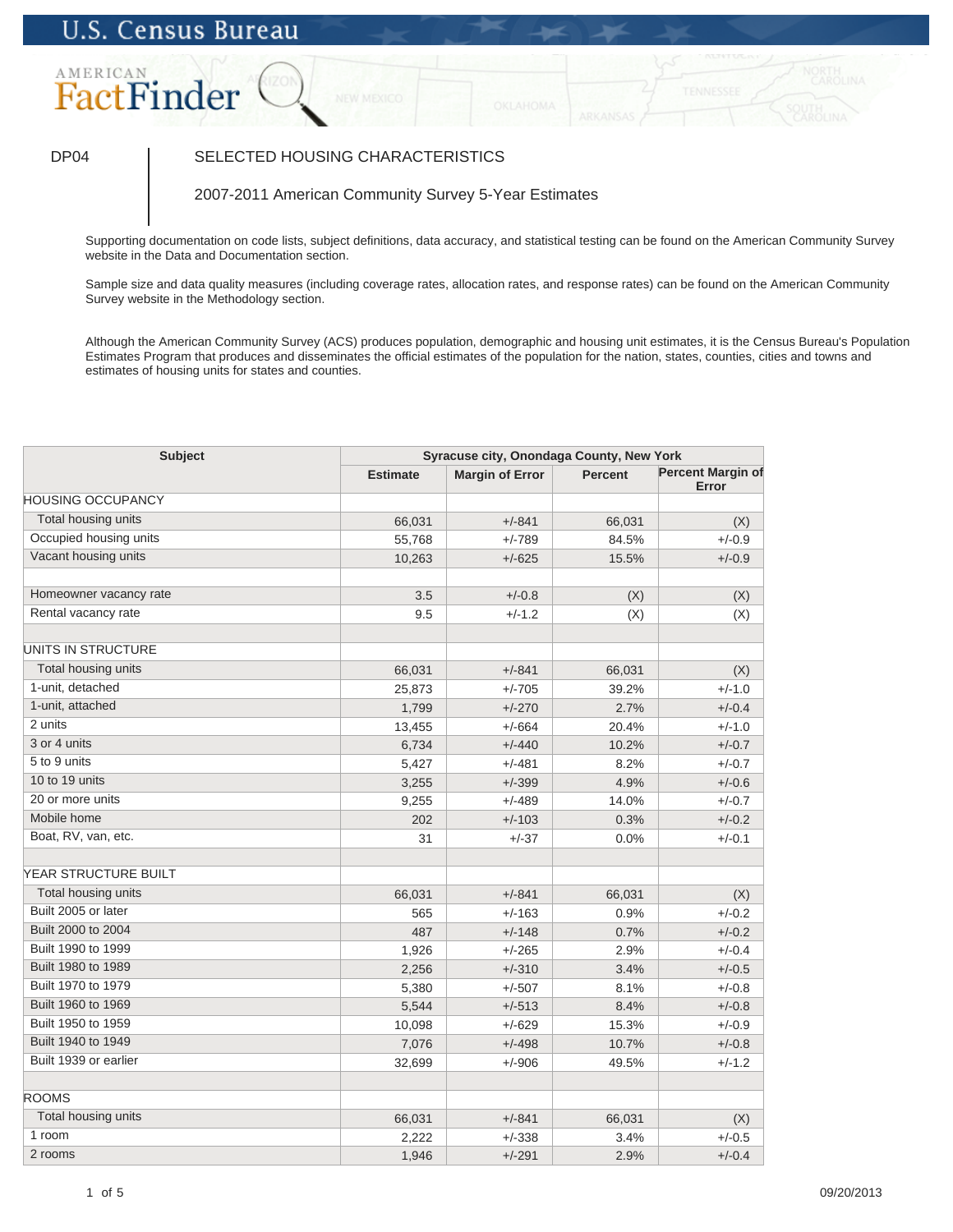| <b>Subject</b>                                     | Syracuse city, Onondaga County, New York |                        |                |                                   |  |
|----------------------------------------------------|------------------------------------------|------------------------|----------------|-----------------------------------|--|
|                                                    | <b>Estimate</b>                          | <b>Margin of Error</b> | <b>Percent</b> | <b>Percent Margin of</b><br>Error |  |
| 3 rooms                                            | 9,540                                    | $+/-595$               | 14.4%          | $+/-0.9$                          |  |
| 4 rooms                                            | 9,737                                    | $+/-617$               | 14.7%          | $+/-0.9$                          |  |
| 5 rooms                                            | 11,755                                   | $+/-671$               | 17.8%          | $+/-1.0$                          |  |
| 6 rooms                                            | 13,770                                   | $+/-694$               | 20.9%          | $+/-1.0$                          |  |
| 7 rooms                                            | 8,113                                    | $+/-493$               | 12.3%          | $+/-0.7$                          |  |
| 8 rooms                                            | 4,141                                    | $+/-377$               | 6.3%           | $+/-0.6$                          |  |
| 9 rooms or more                                    | 4,807                                    | $+/-349$               | 7.3%           | $+/-0.5$                          |  |
| Median rooms                                       | 5.3                                      | $+/-0.1$               | (X)            | (X)                               |  |
| <b>BEDROOMS</b>                                    |                                          |                        |                |                                   |  |
| Total housing units                                | 66,031                                   | $+/-841$               | 66,031         | (X)                               |  |
| No bedroom                                         | 2,535                                    | $+/-327$               | 3.8%           | $+/-0.5$                          |  |
| 1 bedroom                                          | 13,362                                   | $+/-603$               | 20.2%          | $+/-0.8$                          |  |
| 2 bedrooms                                         | 17,476                                   | $+/-697$               | 26.5%          | $+/-1.0$                          |  |
| 3 bedrooms                                         | 22,764                                   | $+/-801$               | 34.5%          | $+/-1.1$                          |  |
| 4 bedrooms                                         | 7,561                                    | $+/-511$               | 11.5%          | $+/-0.8$                          |  |
| 5 or more bedrooms                                 | 2,333                                    | $+/-235$               | 3.5%           | $+/-0.4$                          |  |
| <b>HOUSING TENURE</b>                              |                                          |                        |                |                                   |  |
| Occupied housing units                             | 55,768                                   | $+/-789$               | 55,768         | (X)                               |  |
| Owner-occupied                                     | 22,672                                   | $+/-762$               | 40.7%          | $+/-1.2$                          |  |
| Renter-occupied                                    | 33,096                                   | $+/-737$               | 59.3%          | $+/-1.2$                          |  |
| Average household size of owner-occupied unit      | 2.40                                     | $+/-0.05$              | (X)            | (X)                               |  |
| Average household size of renter-occupied unit     | 2.32                                     | $+/-0.05$              | (X)            | (X)                               |  |
|                                                    |                                          |                        |                |                                   |  |
| YEAR HOUSEHOLDER MOVED INTO UNIT                   |                                          |                        |                |                                   |  |
| Occupied housing units                             | 55,768                                   | $+/-789$               | 55,768         | (X)                               |  |
| Moved in 2005 or later                             | 28,666                                   | $+/-735$               | 51.4%          | $+/-1.2$                          |  |
| Moved in 2000 to 2004                              | 9,779                                    | $+/-616$               | 17.5%          | $+/-1.1$                          |  |
| Moved in 1990 to 1999                              | 7,266                                    | $+/-515$               | 13.0%          | $+/-0.9$                          |  |
| Moved in 1980 to 1989                              | 3,820                                    | $+/-430$               | 6.8%           | $+/-0.8$                          |  |
| Moved in 1970 to 1979                              | 2,618                                    | $+/-246$               | 4.7%           | $+/-0.4$                          |  |
| Moved in 1969 or earlier                           | 3,619                                    | $+/-314$               | 6.5%           | $+/-0.5$                          |  |
| <b>VEHICLES AVAILABLE</b>                          |                                          |                        |                |                                   |  |
| Occupied housing units                             | 55,768                                   | $+/-789$               | 55,768         | (X)                               |  |
| No vehicles available                              | 15,127                                   | $+/-670$               | 27.1%          | $+/-1.2$                          |  |
| 1 vehicle available                                | 24,474                                   | $+/-929$               | 43.9%          | $+/-1.4$                          |  |
| 2 vehicles available                               | 12,796                                   | $+/-649$               | 22.9%          | $+/-1.2$                          |  |
| 3 or more vehicles available                       | 3,371                                    | $+/-309$               | 6.0%           | $+/-0.6$                          |  |
| HOUSE HEATING FUEL                                 |                                          |                        |                |                                   |  |
| Occupied housing units                             | 55,768                                   | $+/-789$               | 55,768         | (X)                               |  |
| Utility gas                                        | 44,724                                   | $+/-892$               | 80.2%          | $+/-1.1$                          |  |
| Bottled, tank, or LP gas                           | 593                                      | $+/-161$               | 1.1%           | $+/-0.3$                          |  |
| Electricity                                        | 8,022                                    | $+/-528$               | 14.4%          | $+/-0.9$                          |  |
| Fuel oil, kerosene, etc.                           | 1,482                                    | $+/-264$               | 2.7%           | $+/-0.5$                          |  |
| Coal or coke                                       | 27                                       | $+/-25$                | 0.0%           | $+/-0.1$                          |  |
| Wood                                               | 230                                      | $+/-83$                | 0.4%           | $+/-0.1$                          |  |
| Solar energy                                       | 0                                        | $+/-89$                | 0.0%           | $+/-0.1$                          |  |
| Other fuel                                         | 418                                      | $+/-132$               | 0.7%           | $+/-0.2$                          |  |
| No fuel used                                       | 272                                      | $+/-94$                | 0.5%           | $+/-0.2$                          |  |
|                                                    |                                          |                        |                |                                   |  |
| SELECTED CHARACTERISTICS<br>Occupied housing units |                                          |                        |                |                                   |  |
| Lacking complete plumbing facilities               | 55,768                                   | $+/-789$               | 55,768         | (X)                               |  |
| Lacking complete kitchen facilities                | 262                                      | $+/-106$               | 0.5%           | $+/-0.2$                          |  |
| No telephone service available                     | 652                                      | $+/-170$               | 1.2%           | $+/-0.3$                          |  |
|                                                    | 4,117                                    | $+/-428$               | 7.4%           | $+/-0.8$                          |  |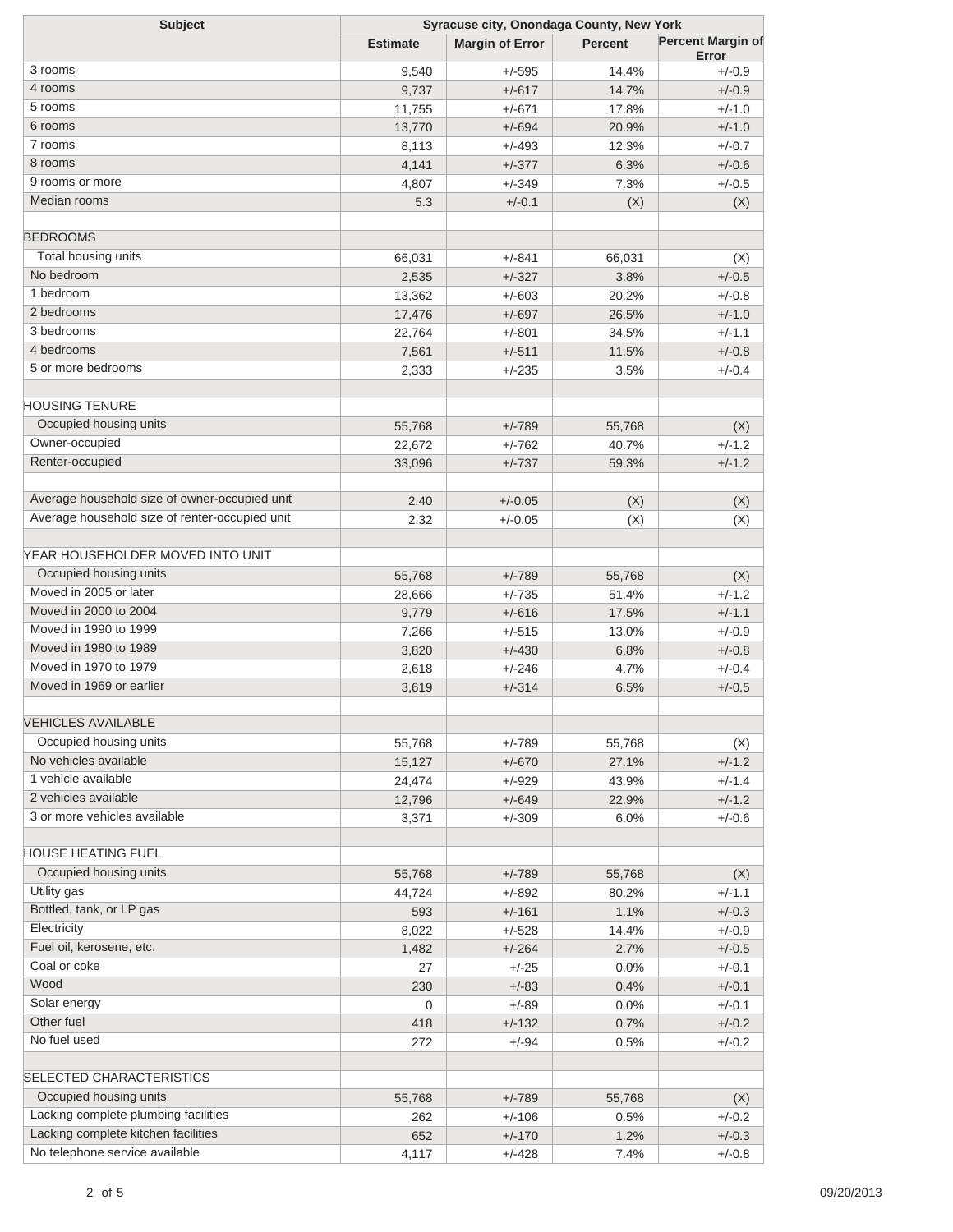| <b>Subject</b>                                       | Syracuse city, Onondaga County, New York |                        |         |                          |  |
|------------------------------------------------------|------------------------------------------|------------------------|---------|--------------------------|--|
|                                                      | <b>Estimate</b>                          | <b>Margin of Error</b> | Percent | <b>Percent Margin of</b> |  |
|                                                      |                                          |                        |         | Error                    |  |
| <b>OCCUPANTS PER ROOM</b>                            |                                          |                        |         |                          |  |
| Occupied housing units                               |                                          |                        |         |                          |  |
| 1.00 or less                                         | 55,768                                   | $+/-789$               | 55,768  | (X)                      |  |
| 1.01 to 1.50                                         | 54,475                                   | $+/-805$               | 97.7%   | $+/-0.4$                 |  |
|                                                      | 972                                      | $+/-194$               | 1.7%    | $+/-0.3$                 |  |
| 1.51 or more                                         | 321                                      | $+/-113$               | 0.6%    | $+/-0.2$                 |  |
|                                                      |                                          |                        |         |                          |  |
| VALUE                                                |                                          |                        |         |                          |  |
| Owner-occupied units                                 | 22,672                                   | $+/-762$               | 22,672  | (X)                      |  |
| Less than \$50,000                                   | 2,935                                    | $+/-357$               | 12.9%   | $+/-1.5$                 |  |
| \$50,000 to \$99,999                                 | 11,973                                   | $+/-521$               | 52.8%   | $+/-1.7$                 |  |
| \$100,000 to \$149,999                               | 3,874                                    | $+/-300$               | 17.1%   | $+/-1.2$                 |  |
| \$150,000 to \$199,999                               | 1,818                                    | $+/-212$               | 8.0%    | $+/-0.9$                 |  |
| \$200,000 to \$299,999                               | 1,344                                    | $+/-166$               | 5.9%    | $+/-0.7$                 |  |
| \$300,000 to \$499,999                               | 389                                      | $+/-95$                | 1.7%    | $+/-0.4$                 |  |
| \$500,000 to \$999,999                               | 303                                      | $+/-91$                | 1.3%    | $+/-0.4$                 |  |
| \$1,000,000 or more                                  | 36                                       | $+/-26$                | 0.2%    | $+/-0.1$                 |  |
| Median (dollars)                                     | 84,600                                   | $+/-1,414$             | (X)     | (X)                      |  |
|                                                      |                                          |                        |         |                          |  |
| <b>MORTGAGE STATUS</b>                               |                                          |                        |         |                          |  |
| Owner-occupied units                                 | 22,672                                   | $+/-762$               | 22,672  | (X)                      |  |
| Housing units with a mortgage                        | 14,736                                   | $+/-656$               | 65.0%   | $+/-1.7$                 |  |
| Housing units without a mortgage                     | 7,936                                    | $+/-435$               | 35.0%   | $+/-1.7$                 |  |
|                                                      |                                          |                        |         |                          |  |
| SELECTED MONTHLY OWNER COSTS (SMOC)                  |                                          |                        |         |                          |  |
| Housing units with a mortgage                        |                                          |                        |         |                          |  |
| Less than \$300                                      | 14,736                                   | $+/-656$               | 14,736  | (X)                      |  |
|                                                      | $\overline{0}$                           | $+/-89$                | 0.0%    | $+/-0.2$                 |  |
| \$300 to \$499                                       | 346                                      | $+/-107$               | 2.3%    | $+/-0.7$                 |  |
| \$500 to \$699                                       | 1,147                                    | $+/-188$               | 7.8%    | $+/-1.3$                 |  |
| \$700 to \$999                                       | 4,728                                    | $+/-410$               | 32.1%   | $+/-2.1$                 |  |
| \$1,000 to \$1,499                                   | 5,587                                    | $+/-424$               | 37.9%   | $+/-2.5$                 |  |
| \$1,500 to \$1,999                                   | 1,620                                    | $+/-217$               | 11.0%   | $+/-1.4$                 |  |
| \$2,000 or more                                      | 1,308                                    | $+/-222$               | 8.9%    | $+/-1.4$                 |  |
| Median (dollars)                                     | 1,079                                    | $+/-22$                | (X)     | (X)                      |  |
|                                                      |                                          |                        |         |                          |  |
| Housing units without a mortgage                     | 7,936                                    | $+/-435$               | 7,936   | (X)                      |  |
| Less than \$100                                      | 35                                       | $+/-27$                | 0.4%    | $+/-0.3$                 |  |
| \$100 to \$199                                       | 287                                      | $+/-89$                | 3.6%    | $+/-1.1$                 |  |
| \$200 to \$299                                       | 792                                      | $+/-147$               | 10.0%   | $+/-1.8$                 |  |
| \$300 to \$399                                       | 1,490                                    | $+/-221$               | 18.8%   | $+/-2.5$                 |  |
| \$400 or more                                        | 5,332                                    | $+/-344$               | 67.2%   | $+/-2.9$                 |  |
| Median (dollars)                                     | 506                                      | $+/-18$                | (X)     | (X)                      |  |
|                                                      |                                          |                        |         |                          |  |
| SELECTED MONTHLY OWNER COSTS AS A                    |                                          |                        |         |                          |  |
| PERCENTAGE OF HOUSEHOLD INCOME (SMOCAPI)             |                                          |                        |         |                          |  |
| Housing units with a mortgage (excluding units where | 14,671                                   | $+/-657$               | 14,671  | (X)                      |  |
| SMOCAPI cannot be computed)                          |                                          |                        |         |                          |  |
| Less than 20.0 percent                               | 6,351                                    | $+/-455$               | 43.3%   | $+/-2.3$                 |  |
| 20.0 to 24.9 percent                                 | 2,168                                    | $+/-293$               | 14.8%   | $+/-1.9$                 |  |
| 25.0 to 29.9 percent                                 | 1,532                                    | $+/-260$               | 10.4%   | $+/-1.7$                 |  |
| 30.0 to 34.9 percent                                 | 1,103                                    | $+/-179$               | 7.5%    | $+/-1.2$                 |  |
| 35.0 percent or more                                 | 3,517                                    | $+/-333$               | 24.0%   | $+/-2.0$                 |  |
|                                                      |                                          |                        |         |                          |  |
| Not computed                                         | 65                                       | $+/-42$                | (X)     | (X)                      |  |
|                                                      |                                          |                        |         |                          |  |
| Housing unit without a mortgage (excluding units     | 7,905                                    | $+/-436$               | 7,905   | (X)                      |  |
| where SMOCAPI cannot be computed)                    |                                          |                        |         |                          |  |
| Less than 10.0 percent                               | 2,371                                    | $+/-261$               | 30.0%   | $+/-3.1$                 |  |
| 10.0 to 14.9 percent                                 | 1,791                                    | $+/-244$               | 22.7%   | $+/-2.8$                 |  |
| 15.0 to 19.9 percent                                 | 1,168                                    | $+/-175$               | 14.8%   | $+/-2.0$                 |  |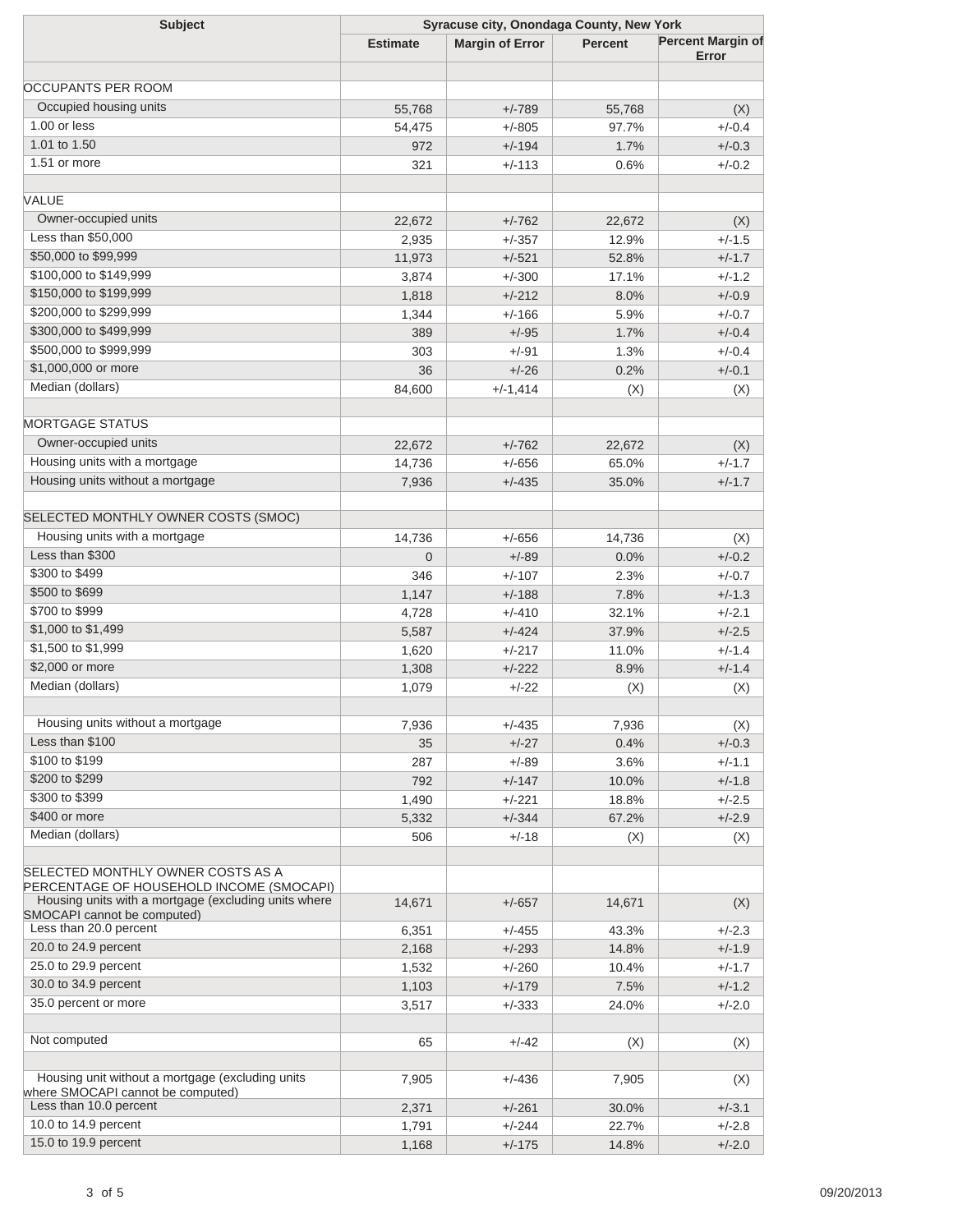| <b>Subject</b>                                                                        | Syracuse city, Onondaga County, New York |                        |                |                                   |
|---------------------------------------------------------------------------------------|------------------------------------------|------------------------|----------------|-----------------------------------|
|                                                                                       | <b>Estimate</b>                          | <b>Margin of Error</b> | <b>Percent</b> | <b>Percent Margin of</b><br>Error |
| 20.0 to 24.9 percent                                                                  | 760                                      | $+/-160$               | 9.6%           | $+/-1.9$                          |
| 25.0 to 29.9 percent                                                                  | 444                                      | $+/-109$               | 5.6%           | $+/-1.4$                          |
| 30.0 to 34.9 percent                                                                  | 322                                      | $+/-105$               | 4.1%           | $+/-1.3$                          |
| 35.0 percent or more                                                                  | 1,049                                    | $+/-182$               | 13.3%          | $+/-2.2$                          |
| Not computed                                                                          | 31                                       | $+/-32$                | (X)            | (X)                               |
| <b>GROSS RENT</b>                                                                     |                                          |                        |                |                                   |
| Occupied units paying rent                                                            | 32,196                                   | $+/-705$               | 32,196         | (X)                               |
| Less than \$200                                                                       | 747                                      | $+/-189$               | 2.3%           | $+/-0.6$                          |
| \$200 to \$299                                                                        | 1,535                                    | $+/-235$               | 4.8%           | $+/-0.7$                          |
| \$300 to \$499                                                                        | 4,523                                    | $+/-448$               | 14.0%          | $+/-1.4$                          |
| \$500 to \$749                                                                        | 11,822                                   | $+/-590$               | 36.7%          | $+/-1.7$                          |
| \$750 to \$999                                                                        | 7,890                                    | $+/-634$               | 24.5%          | $+/-1.8$                          |
| \$1,000 to \$1,499                                                                    | 4,699                                    | $+/-476$               | 14.6%          | $+/-1.4$                          |
| \$1,500 or more                                                                       | 980                                      | $+/-184$               | 3.0%           | $+/-0.6$                          |
| Median (dollars)                                                                      | 693                                      | $+/-12$                | (X)            | (X)                               |
| No rent paid                                                                          | 900                                      | $+/-197$               | (X)            | (X)                               |
| GROSS RENT AS A PERCENTAGE OF HOUSEHOLD<br><b>INCOME (GRAPI)</b>                      |                                          |                        |                |                                   |
| Occupied units paying rent (excluding units where<br><b>GRAPI</b> cannot be computed) | 30,958                                   | $+/-742$               | 30,958         | (X)                               |
| Less than 15.0 percent                                                                | 3,408                                    | $+/-374$               | 11.0%          | $+/-1.2$                          |
| 15.0 to 19.9 percent                                                                  | 3,556                                    | $+/-402$               | 11.5%          | $+/-1.2$                          |
| 20.0 to 24.9 percent                                                                  | 2,694                                    | $+/-288$               | 8.7%           | $+/-0.9$                          |
| 25.0 to 29.9 percent                                                                  | 3,281                                    | $+/-387$               | 10.6%          | $+/-1.2$                          |
| 30.0 to 34.9 percent                                                                  | 2,689                                    | $+/-328$               | 8.7%           | $+/-1.1$                          |
| 35.0 percent or more                                                                  | 15,330                                   | $+/-722$               | 49.5%          | $+/-1.8$                          |
| Not computed                                                                          | 2,138                                    | $+/-338$               | (X)            | (X)                               |

Data are based on a sample and are subject to sampling variability. The degree of uncertainty for an estimate arising from sampling variability is represented through the use of a margin of error. The value shown here is the 90 percent margin of error. The margin of error can be interpreted roughly as providing a 90 percent probability that the interval defined by the estimate minus the margin of error and the estimate plus the margin of error (the lower and upper confidence bounds) contains the true value. In addition to sampling variability, the ACS estimates are subject to nonsampling error (for a discussion of nonsampling variability, see Accuracy of the Data). The effect of nonsampling error is not represented in these tables.

The median gross rent excludes no cash renters.

In prior years, the universe included all owner-occupied units with a mortgage. It is now restricted to include only those units where SMOCAPI is computed, that is, SMOC and household income are valid values.

In prior years, the universe included all owner-occupied units without a mortgage. It is now restricted to include only those units where SMOCAPI is computed, that is, SMOC and household income are valid values.

In prior years, the universe included all renter-occupied units. It is now restricted to include only those units where GRAPI is computed, that is, gross rent and household Income are valid values.

The 2007, 2008, 2009, 2010, and 2011 plumbing data for Puerto Rico will not be shown. Research indicates that the questions on plumbing facilities that were introduced in 2008 in the stateside American Community Survey and the 2008 Puerto Rico Community Survey may not have been appropriate for Puerto Rico.

Median calculations for base table sourcing VAL, MHC, SMOC, and TAX should exclude zero values.

While the 2007-2011 American Community Survey (ACS) data generally reflect the December 2009 Office of Management and Budget (OMB) definitions of metropolitan and micropolitan statistical areas; in certain instances the names, codes, and boundaries of the principal cities shown in ACS tables may differ from the OMB definitions due to differences in the effective dates of the geographic